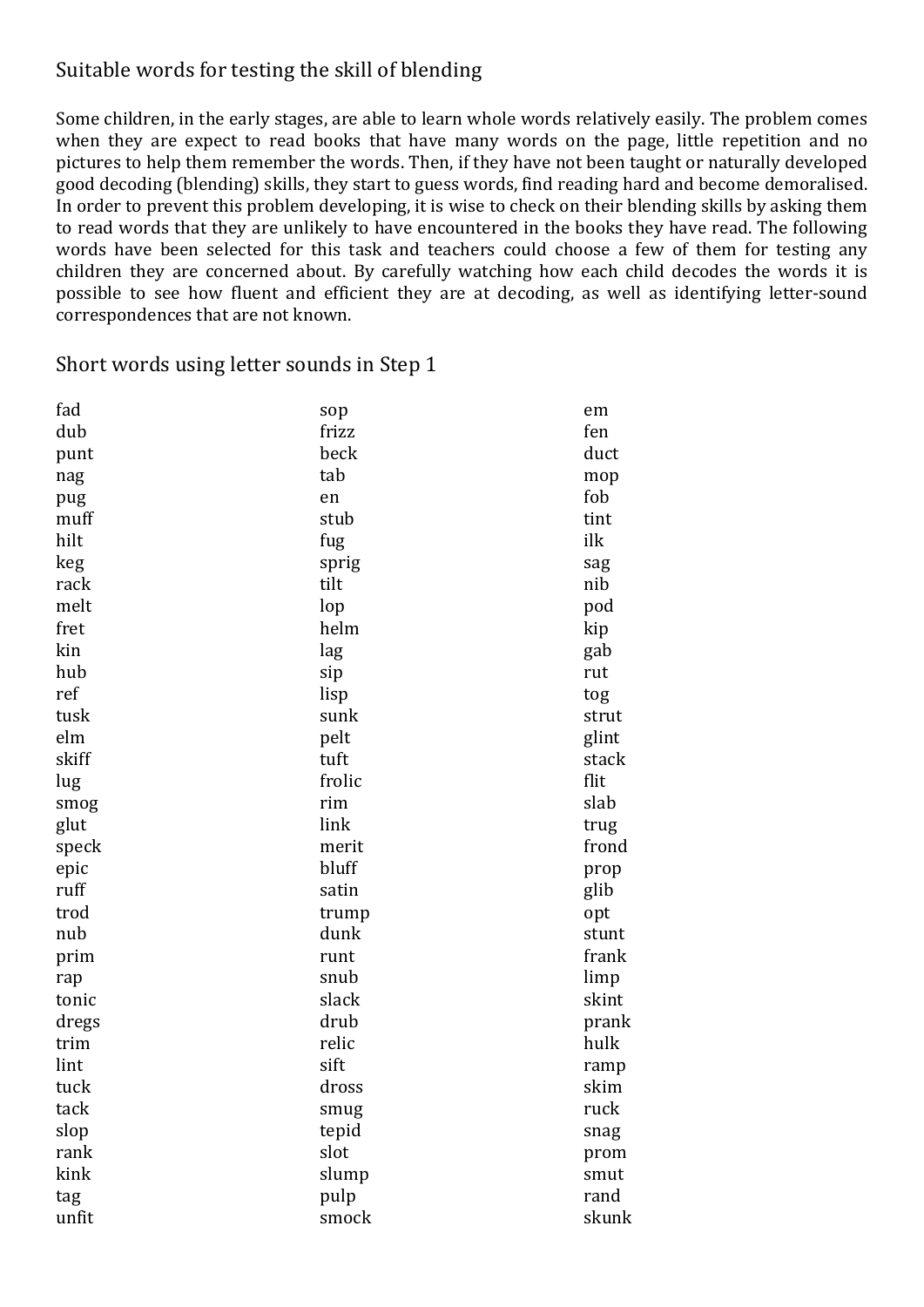# Longer words using letter sounds in Step 1

| lentil      | maggot   | patrol   |
|-------------|----------|----------|
| mascot      | pollen   | gossip   |
| static      | ferret   | rotten   |
| muffin      | titbit   | fossil   |
| septic      | puffin   | mallet   |
| tablet      | kidnap   | fabric   |
| pellet      | griffin  | merit    |
| talent      | scruff   | piston   |
| socket      | hamlet   | stilts   |
| madam       | traffic  | kidnap   |
| insult      | script   | limpet   |
| spirit      | tendon   | strict   |
| tropic      | strand   | random   |
| trellis     | gammon   | segment  |
| drastic     | public   | triplet  |
| frantic     | pompom   | instinct |
| ligament    | handicap | spectrum |
| plimsoll    | ridden   | suspend  |
| tandem      | poplin   | mandarin |
| flippant    | economic | inherit  |
| historic    | inhabit  | mattress |
| hammock     | minicab  | signet   |
| prospect    | endemic  | lollipop |
| scallop     | poppadum | terrapin |
| prominent   | mandolin | sporran  |
| flotsam     | prolific | metallic |
| sullen      | possum   | hemlock  |
| paraffin    | summit   | compress |
| mandrill    | medic    | infect   |
| ransom      | indent   | manifest |
| simplistic  | torrent  | impact   |
| transparent | fetlock  | stirrup  |

## Short words using letter sounds in Steps  $1 & 2$

| wilt  | drool | fleet |
|-------|-------|-------|
| orb   | fang  | soot  |
| raid  | seek  | steel |
| tor   | troop | tang  |
| jot   | wilt  | loan  |
| bung  | jib   | keel  |
| jeer  | loan  | grain |
| teem  | swoop | trait |
| rook  | reef  | bloat |
| meek  | weld  | zest  |
| vest  | zap   | wig   |
| maid  | moat  | reel  |
| roost | tongs | jig   |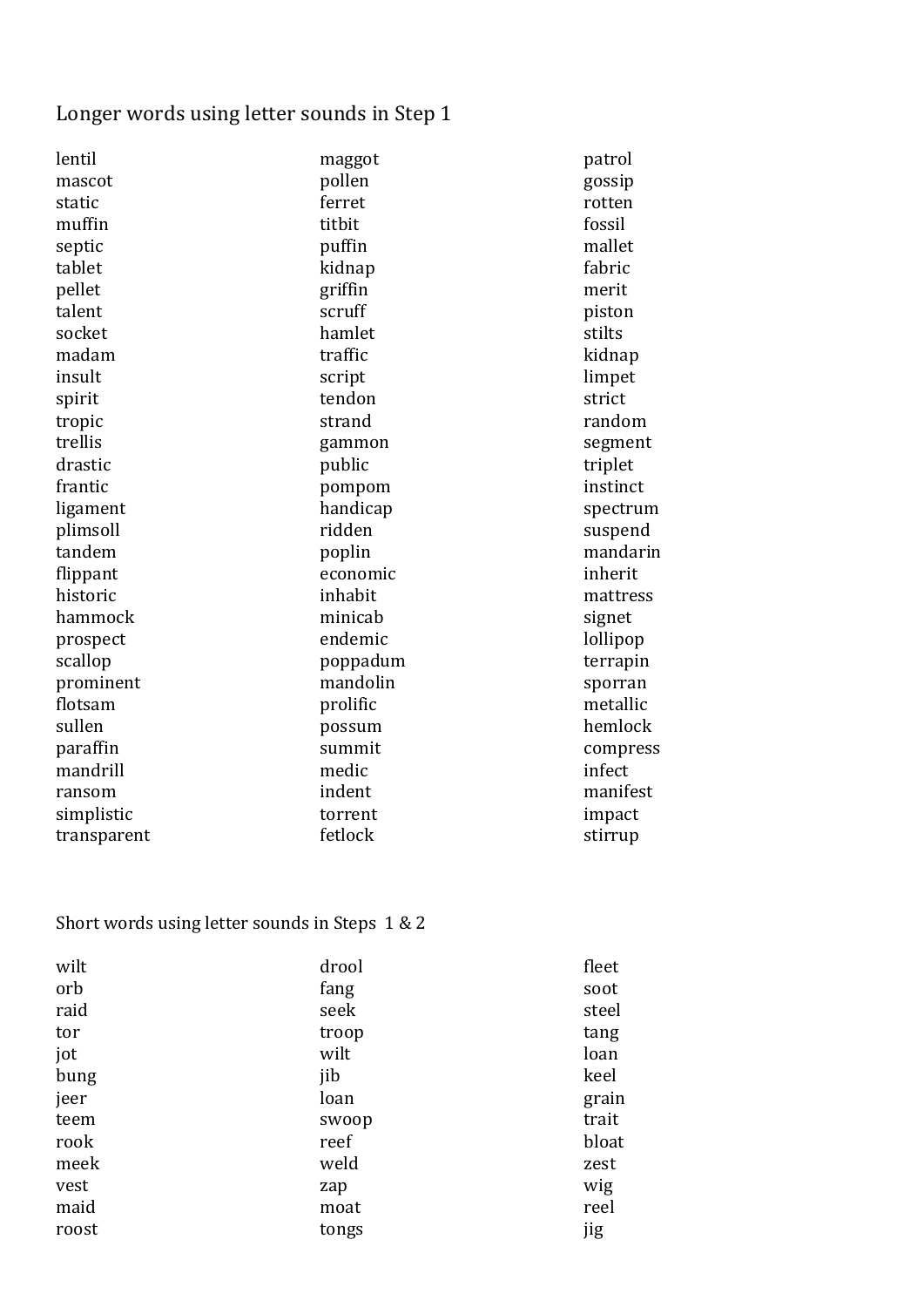### Longer words using letter sounds in Steps 1 & 2

| pelvis    | transport |
|-----------|-----------|
| tailor    | cornet    |
| invalid   | junket    |
| venom     | witness   |
| lagoon    | hornet    |
| projector | livid     |
| inject    | swivel    |
| disdain   | solvent   |
| ornament  | festoon   |
| mentor    | vivid     |
| ordain    | platoon   |
| inspector | velvet    |
|           |           |

## Short words using letter sounds in Steps 1, 2 and 3

| pout   | lark   | sheer  |
|--------|--------|--------|
| mesh   | vex    | winch  |
| toil   | spar   | quench |
| smarm  | oust   | hue    |
| squint | thrift | flux   |
| wax    | slouch | err    |
| froth  | gash   | parch  |
| joist  | hex    | quill  |
| jerk   | shank  | darn   |
| starch | tar    | perch  |
| mound  | sash   | void   |
| quell  | pox    | foul   |
| drench | rout   | sheen  |
| plinth | scour  | erg    |
| trench | perm   | sham   |
| leech  | quoit  | stern  |
| scorch | moist  | fern   |
| joint  | pith   | lax    |

## Longer words using letter sounds in Steps 1, 2 and 3

| quiver   | accrue   | teeter    |
|----------|----------|-----------|
| parboil  | scupper  | wither    |
| tabloid  | foster   | sermon    |
| pertain  | tether   | exist     |
| marmot   | confer   | toxic     |
| ponder   | swelter  | marinet   |
| thorax   | dragster | minster   |
| rampart  | tamper   | ember     |
| lumpish  | verdict  | sterling  |
| peevish  | gumboil  | thither   |
| subdue   | interact | hither    |
| marathon | tartar   | garnish   |
| tabard   | camber   | embellish |
| floater  | waiver   | ferment   |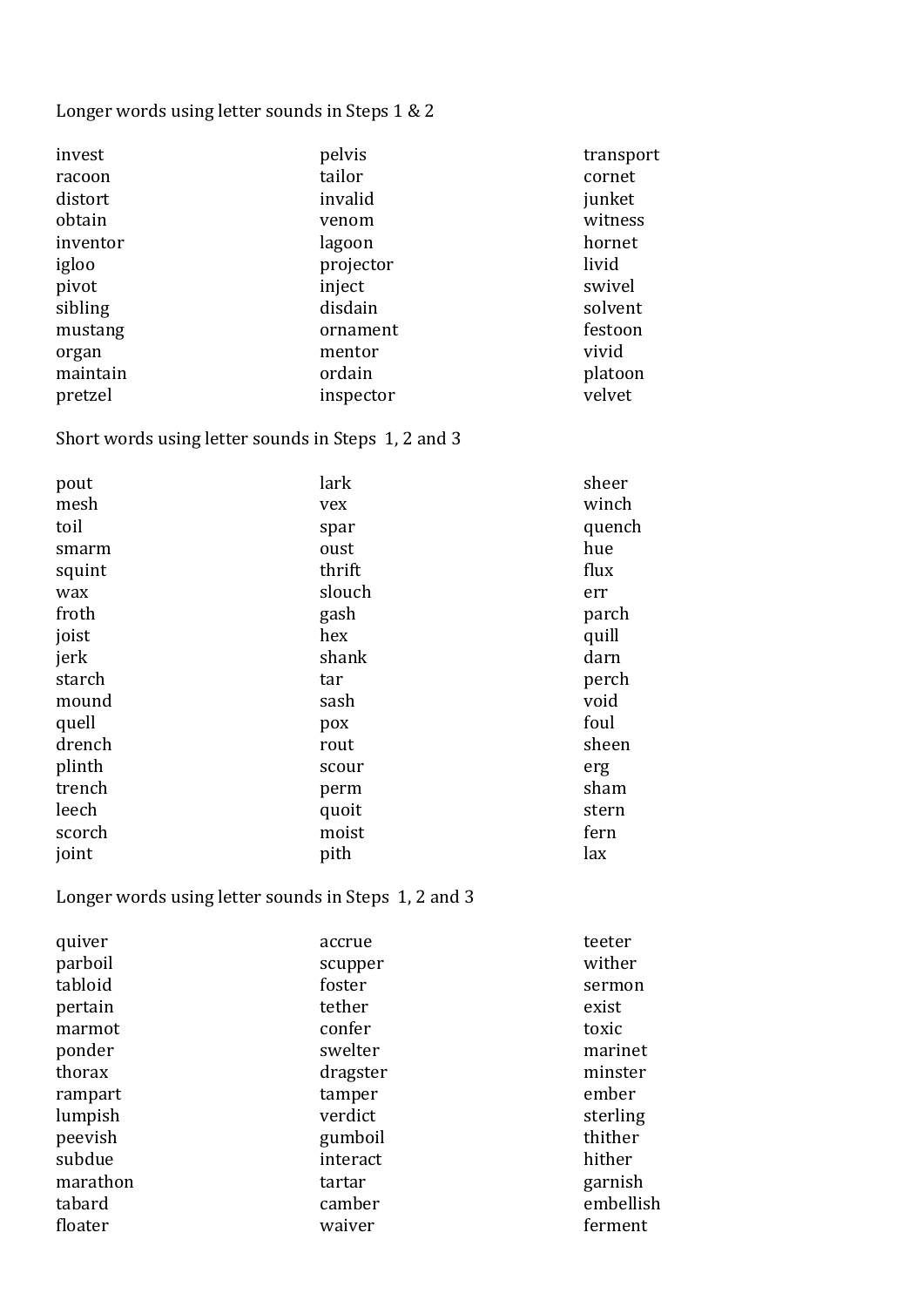| calliper   | muster    | observant |
|------------|-----------|-----------|
| haggard    | tweezers  | flinch    |
| merchant   | flounder  | varnish   |
| putter     | invert    | interim   |
| exemplar   | flummox   | miscue    |
| seersucker | scarper   | jitterbug |
| dispenser  | extend    | exploit   |
| impound    | spatter   | usher     |
| mortar     | disembark | ethnic    |
| pixel      | loiter    | impish    |
| mammoth    | hanker    | quicken   |

Short words using letter sounds in Steps 1, 2, 3 and 4

| nape   | vole  | faze   |
|--------|-------|--------|
| tile   | dame  | tone   |
| thrive | trove | dupe   |
| mode   | vine  | shire  |
| pike   | drape | tripe  |
| slate  | quote | grate  |
| probe  | wade  | node   |
| prime  | vane  | lope   |
| quake  | twine | site   |
| jerk   | gripe | mope   |
| pose   | ode   | nave   |
| jade   | trade | puke   |
| sole   | tribe | slake  |
| gape   | prune | strike |

### Longer words using letter sounds in Steps 1, 2, 3 and 4

| pithy     | inhale    | petty    |
|-----------|-----------|----------|
| raven     | provoke   | dropsy   |
| tactile   | jetty     | pantry   |
| secluded  | proximity | inspire  |
| fixate    | confine   | perfume  |
| impede    | sentry    | harmony  |
| stockade  | filly     | obscure  |
| moonshine | nifty     | impose   |
| stampede  | ornate    | subside  |
| gantry    | corrode   | incline  |
| scullery  | mandate   | mockery  |
| interfere | cordite   | module   |
| flimsy    | property  | ministry |
| navigate  | oxide     | flattery |
| statement | immune    | hefty    |
| commute   | shinty    | narrate  |
| enslave   | mulberry  | rockery  |
| oppose    | industry  | victory  |